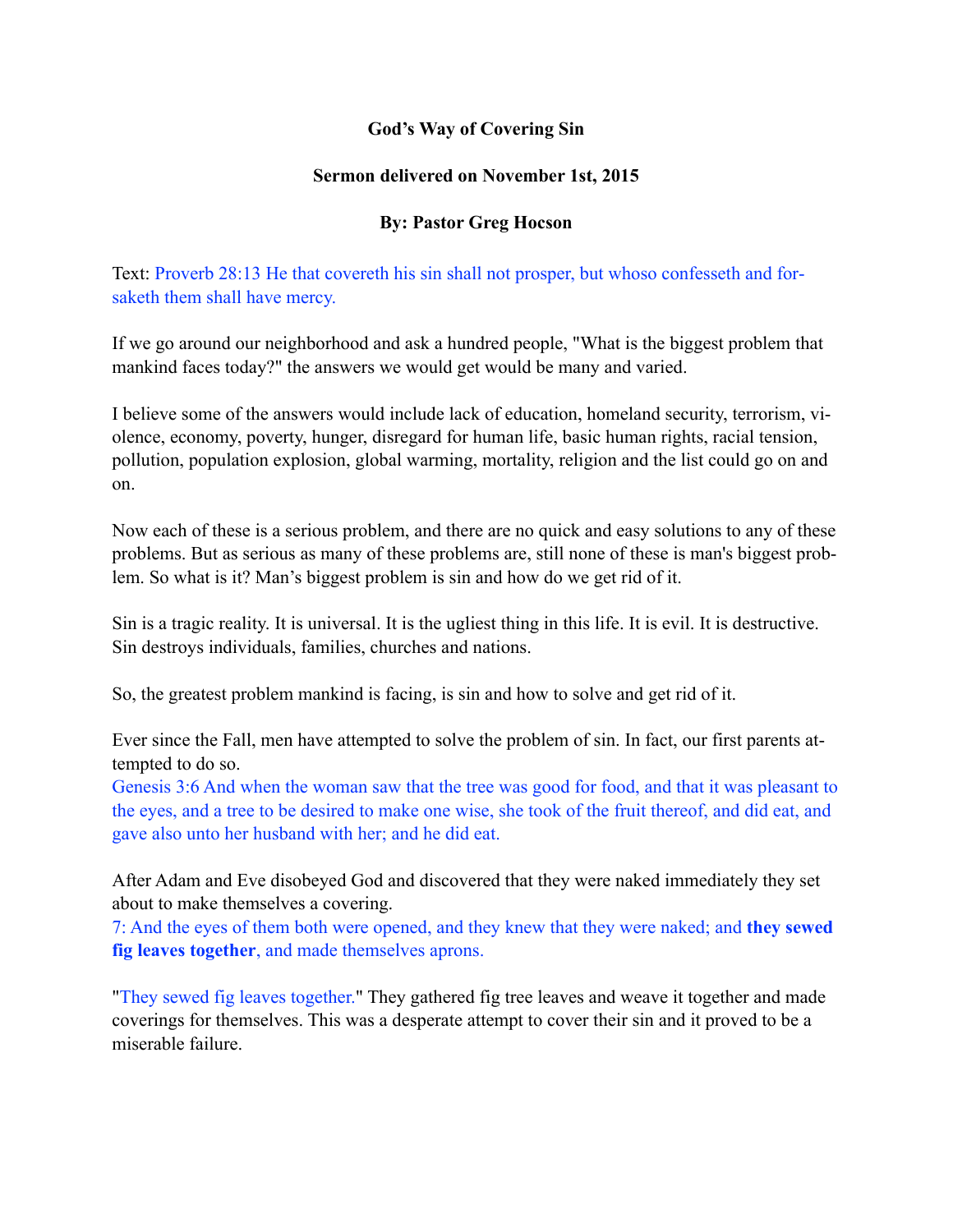8: And they heard the voice of the LORD God walking in the garden in the cool of the day: and **Adam and his wife hid themselves** from the presence of the LORD God amongst the trees of the garden.

Our first parents attempted to conceal their sin and guilt and hide from God.

Since then, it has not changed, men have been trying to cover their sin and to get rid of it by their own inventions and have never succeeded.

Today, I want to look at two possible ways to get rid of sin, to possible ways of covering sin.

I want us to consider the **Covering**, the **Consequence** and the **Call**.

### **I - The Covering**

There are two basic ways of covering sin - man's way and God's way.

### **1. Man's Way**

Just like our first parents, men and women have "sewed fig leaves together" to clothed themselves and cover their sins. What are the ways men cover their sins?

#### **1) By Silence**

When David committed the sin of adultery and murder, he tried to cover his sin. For the whole year he covered his sin by his silence. He tried to ignore his sins. There was no confession, no acknowledgement of sin and because of this he did not prosper.

People cover their sin by their silence. They have never confessed to God their sinfulness, their helplessness, their hopelessness.

We may attempt to cover our sins by silence or by ignoring them but the Bible says, we will not prosper.

# **2) By Excusing sin**

Another way men conceal their sins is by excusing or minimizing their sins. A good example of one who minimized his sin is King Saul. (1 Samuel 15)

God had told Saul to kill the enemy, the Amalekites, and the animals but he disobeyed God, he spared King Agag and best of the sheep and the oxen. When Samuel came the next day, God had revealed it to him, Saul came to Samuel and saying "Blessed be thou of the LORD: I have performed the commandment of the LORD" (1 Samuel 15:13). Then Samuel said "What meaneth is this bleating of the sheep in my ears". (1 Samuel 15:14)

Samuel replied, "Really, what then is this sound of sheep and cattle that I hear?"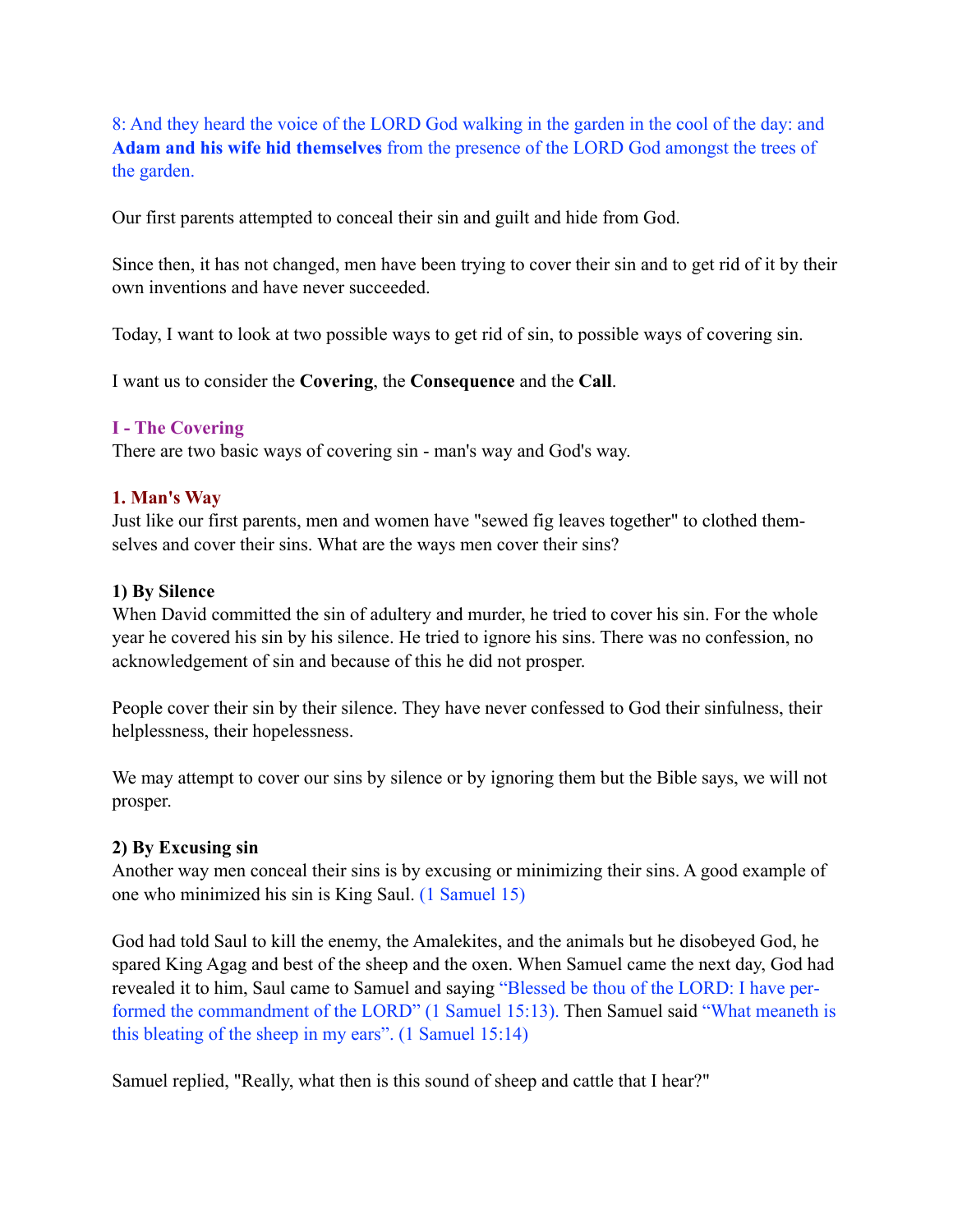And Saul said, They have brought them from the Amalekites: for the people spared the best of the sheep and of the oxen, to sacrifice unto the LORD thy God; and the rest we have utterly destroyed. (1 Samuel 15:14)

What is Saul doing? He was rationalizing. He was downplaying his sin. Saul spared Agag and he looked at those sheep and oxen and reasoned that to kill them, would be a waste, for they could be used as sacrifice to God.

It is no different today, like Saul, many downplay their sins. Today people commit adultery and fornication and cover it by minimizing and saying, *"Everybody is doing it." "We are not hurting anybody." "Well, we live in a different age, in a different society."*

But regardless of what Hollywood and our society says, adultery and fornication is still sin.

Proverb 28:13 He that covereth his sin shall not prosper ...

When we cover our sins by minimizing it, we shall not prosper and we shall not find mercy with God.

# **3) Shifting responsibility**

Still another way of men hiding their sin is by blaming others and situations for their sins. Here is something that is ingrained in our heart and it is obvious we got this from our first parents because this is what they did when God confronted them with their sin.

Genesis 3:9 And the LORD God called unto Adam, and said unto him, Where art thou? 10: And he said, I heard thy voice in the garden, and I was afraid, because I was naked; and I hid myself. 11: And he said, Who told thee that thou wast naked? Hast thou eaten of the tree, whereof I commanded thee that thou shouldest not eat? 12: And the man said, **The woman** whom thou gavest to be with me, she gave me of the tree, and I did eat. 13: And the LORD God said unto the woman, What is this that thou hast done? And the woman said, **The serpent** beguiled me, and I did eat.

In stead of going to God for forgiveness Adam and Eve tried to cover their sin by blaming each other, the Devil and God Himself.

Flip Wilson's wife is in the habit of buying new dress to which Flip is not happy. Another new dress? Why did you buy another one? I didn't buy it, the Devil made me do it!

People cover their sins by shifting responsibility. People blame their background, their culture, the society, their personality, the way they were raised, what their parents did or did not do.

*"True I lost my temper and I said words I should have not said, but if they had not provoked me."* 

Instead of going to God, "Lord forgive me for my anger." We blame our children, our wife, our husband, our parents and if we do that, the Bible says ...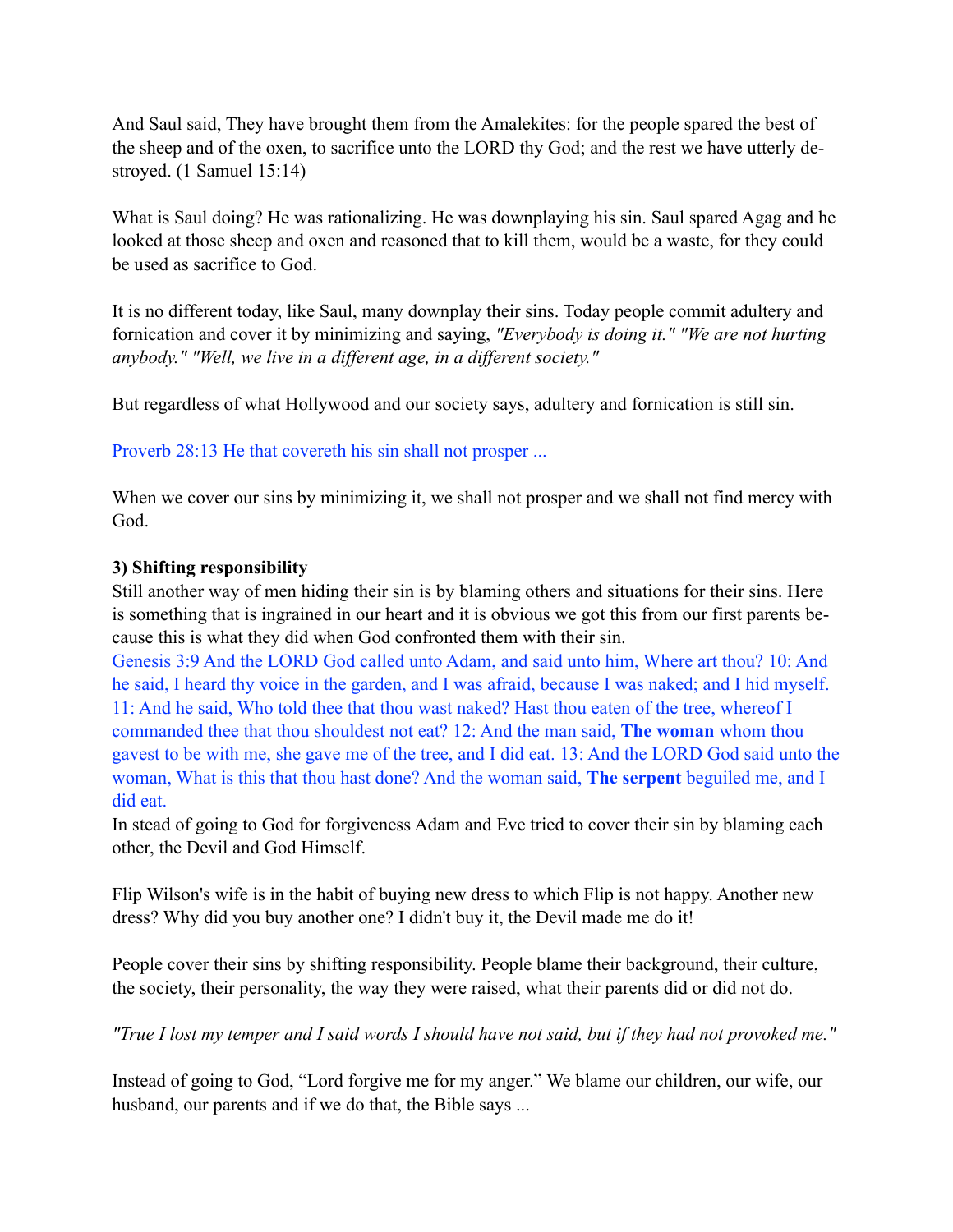### Proverb 28:13 He that covereth his sin shall not prosper ...

#### **4) Religious activities, rituals and deeds**

This is the most subtle covering for sin. Christians and non-Christians cover their sins by engaging in religious activities, hoping that it would wash away their sins.

### This is the most subtle covering for sin.

Isaiah 58:1 Cry aloud, spare not, lift up thy voice like a trumpet, and shew my people their transgression, and the house of Jacob their sins. 2: Yet they seek me daily, and delight to know my ways, as a nation that did righteousness, and forsook not the ordinance of their God: they ask of me the ordinances of justice; they take delight in approaching to God. 3: Wherefore have we fasted, say they, and thou seest not? wherefore have we afflicted our soul, and thou takest no knowledge? Behold, in the day of your fast ye find pleasure, and exact all your labours. 4: Behold, ye fast for strife and debate, and to smite with the fist of wickedness: ye shall not fast as ye do this day, to make your voice to be heard on high. 5: Is it such a fast that I have chosen? a day for a man to afflict his soul? is it to bow down his head as a bulrush, and to spread sackcloth and ashes under him? wilt thou call this a fast, and an acceptable day to the LORD?

They were not church absentees, or they were not out there playing golf on Sundays? They come to the Temple regularly, they were eager to know God's ways, they fast regularly, and they did not fall asleep on the preacher. They were active. But the problem was that all their activities were nothing but a cover up for the sin of their own hearts.

Are you covering your sins with religious activities? Church attendance, prayer meeting, soul winning, teaching, preaching, praying? No amount of religious activities can cover or wash away sin.

Proverb 28:13 He that covereth his sin shall not prosper ...

# **2. God's Way**

#### God covers sin and how does He cover sin?

Isaiah 55:8 For my thoughts are not your thoughts, neither are your ways my ways, saith the LORD. 9: For as the heavens are higher than the earth, so are my ways higher than your ways, and my thoughts than your thoughts.

#### **1) He uncovers it**

Before He can cover our sins He must uncover us and our sins. God wants us to get rid of all the "fig leaves we have sawn together to conceal our sins."

Oh, how different is God's way of covering sins.

In the process of covering our sins, He uncovers it. He exposes it. This exposing of sin is a manifestation of the mercy of God. He convicts and when He convicts we know that mercy and for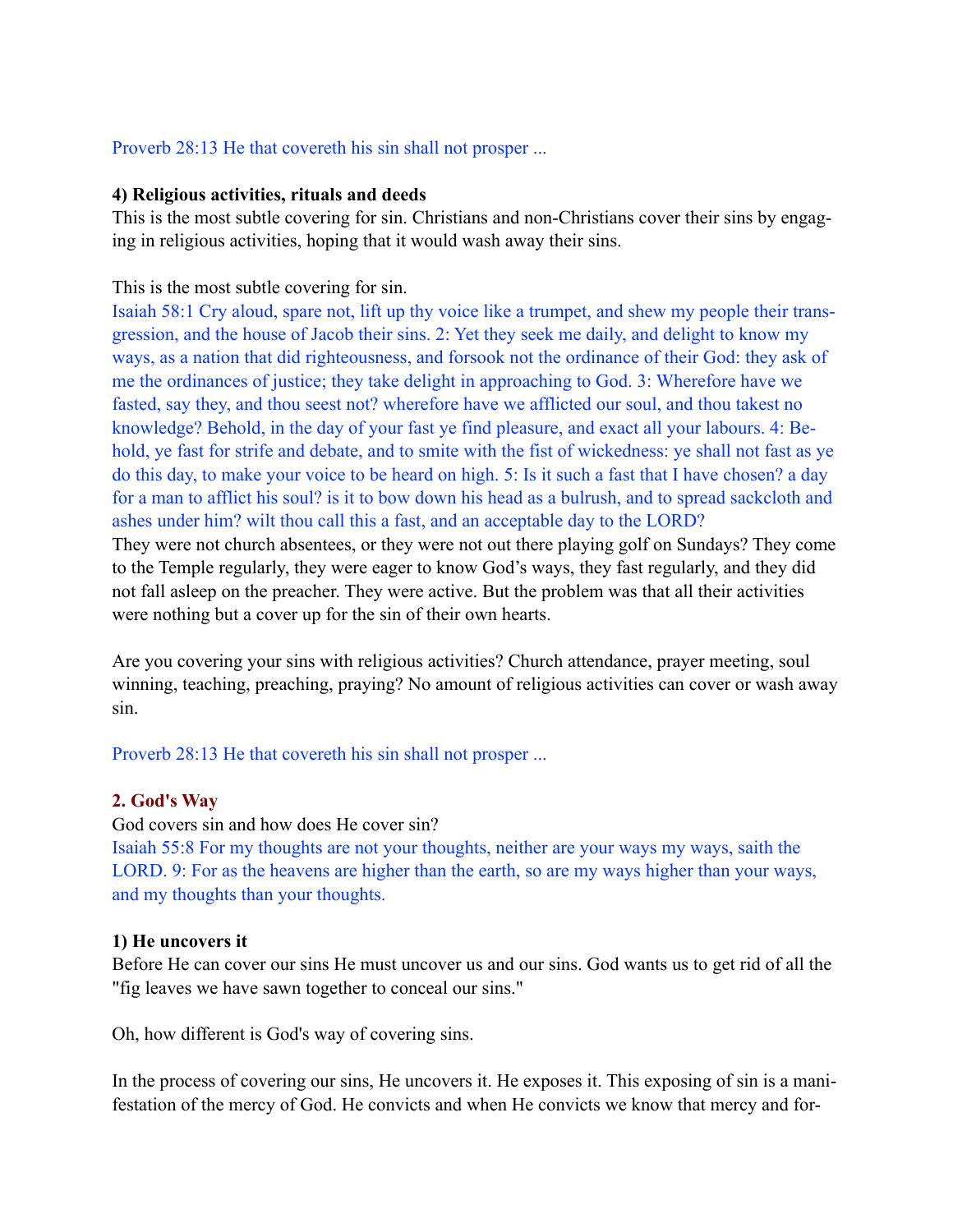giveness is always offered? He does not convict to condemn, He convicts to forgive and to show mercy.

Let God uncover it.

Psalm 139:23 Search me, O God, and know my heart: try me, and know my thoughts: 24: And see if there be any wicked way in me, and lead me in the way everlasting.

# **2) He covers it**

After God uncovers our sins in mercy and grace, bringing in us into a place where we get rid of the "fig tree leaves" we have sewn together, then He covers our sins in mercy and grace.

There is a wonderful statement in ... Psalm 85:2 Thou hast forgiven the iniquity of thy people, **thou hast covered all their sin**. Selah.

There is the covering made by God in His grace. That is the blood of Jesus Christ. Our sins are covered when God forgives our sins for the sake of His Son.

Psalm 32:1 **Blessed is he whose transgression is forgiven, whose sin is covered**. 2: Blessed is the man unto whom the LORD imputeth not iniquity, and in whose spirit there is no guile.

Romans 4: 6 Even as David also describeth the blessedness of the man, unto whom God imputeth righteousness without works, 7: Saying, Blessed are they whose iniquities are forgiven, and **whose sins are covered.** 8: Blessed is the man to whom the Lord will not impute sin.

When God covers sin, the sin is not just concealed, but the covered sin is wiped out and forgotten by God.

Micah 7:18 Who is a God like unto thee, that pardoneth iniquity, and passeth by the transgression of the remnant of his heritage? he retaineth not his anger for ever, because he delighteth in mercy. 19: He will turn again, he will have compassion upon us; he will subdue our iniquities; and thou wilt cast all their sins into the depths of the sea.

Hebrews 8:12 For I will be merciful to their unrighteousness, and their sins and their iniquities will I remember no more.

Do not cover it. Let God uncover it. This is the way of mercy. Only God can cover our sins. Men cannot do it. Do not attempt to do what you cannot do. Do not attempt what God alone could do.

# **II - The Consequence**

Two very different outcomes to each of the covering of sin.

# **1. Outcome of man's covering**

Proverb 28:13 He that covereth his sin **shall not prosper**, but whoso confesseth and forsaketh them shall have mercy.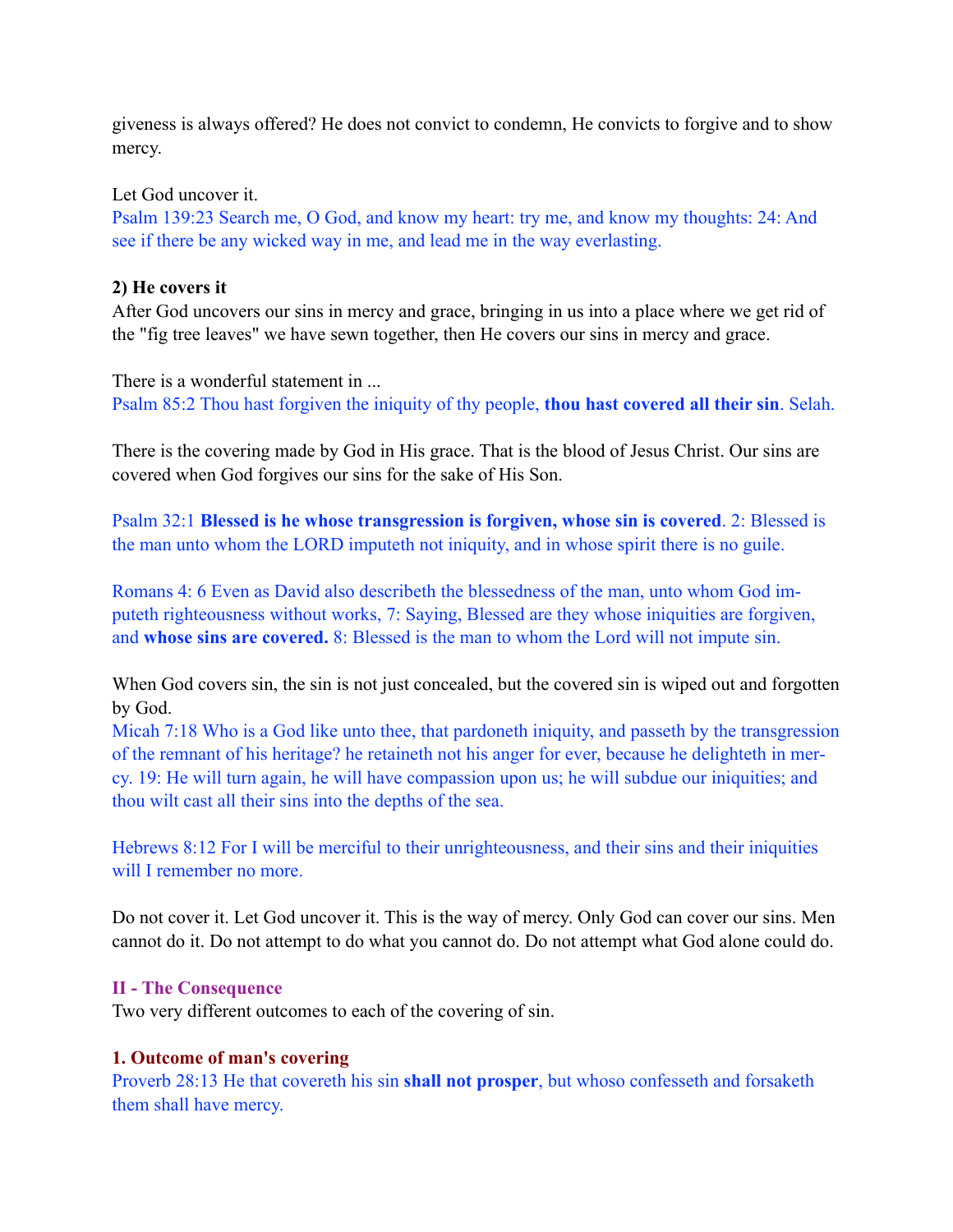Shall not prosper that is, those who attempt to sew "fig tree leaves for covering" shall not prosper.

We shall not prosper in the sense that we will not succeed in hiding it. We may try to hide and bury our sins but we will not succeed. **We cannot hide it from ourselves**, because **our own conscience** will testify against it. And ultimately, **we cannot hide it from God**, and God will call us to give an account for it.

We shall not prosper in the sense that we will not receive mercy and forgiveness.

Listen to the confession of David in ...

Psalm 32:3 **When I kept silence**, my bones waxed old through my roaring all the day long. 4: For **day and night thy hand was heavy upon me**: my moisture is turned into the drought of summer. Selah.

While David kept silent, his bones waxed old. David felt the hand of God heavy upon his soul. His health was affected. He was spiritually, emotionally and physically exhausted because he covered his sin by silence.

David did not succeed because his conscience testified against him and as a result for a whole year he had no sense of forgiveness, no peace of mind and no clear conscience.

### **2. Outcome of God's covering**

Proverb 28:13 He that covereth his sin shall not prosper, but whoso confesseth and forsaketh them **shall have mercy**.

Those who expose their sins by confessing and forsaking them shall prosper. They shall receive mercy and forgiveness full and free.

Psalm 32:1 Blessed is he whose transgression is forgiven, whose sin is covered. 2: Blessed is the man unto whom the LORD imputeth not iniquity, and in whose spirit there is no guile.

Who wouldn't choose prosperity? Who wouldn't choose success? Who wouldn't choose blessings? Who wouldn't choose mercy? Who wouldn't choose forgiveness?

None of us would choose failure over success? So, why do we? What is it about covering our sins instead of confessing them? Could it be because we love our sins more than forgiveness? Could it be we are too proud to expose them?

# **III - The Call**

Proverb 28:13 He that covereth his sin shall not prosper, but **whoso confesseth and forsaketh them shall have mercy**.

God calls us to repentance. God calls us to confess and forsake sin. The promise of mercy and forgiveness do not apply to those who "sew fig tree leaves for their covering". The promise of mercy is for those who uncover their sin by confessing and forsaking sin.